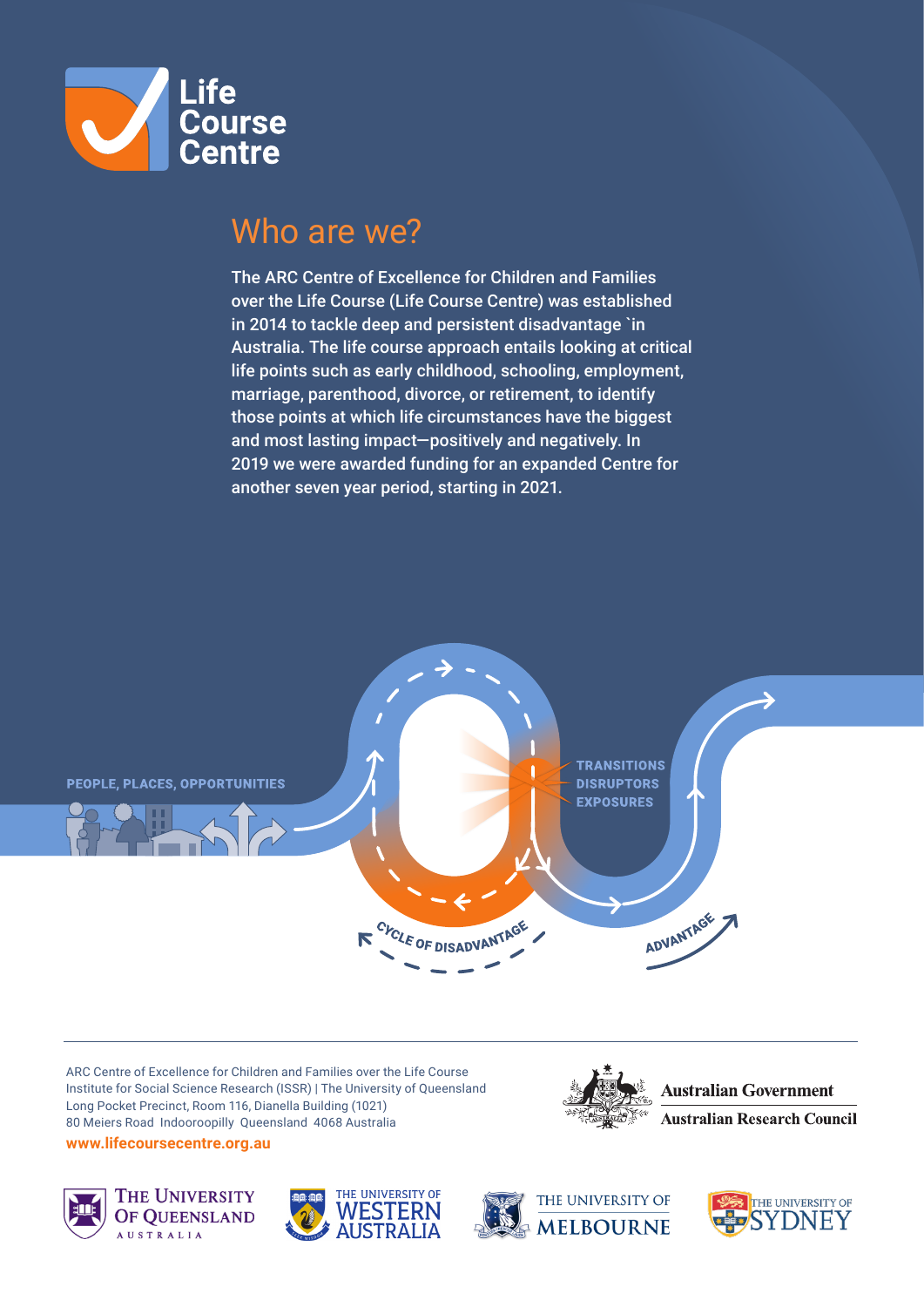

## What is a Centre of Excellence?

Centres of Excellence are prestigious collaborative research enterprises funded to support outstanding research and develop international standing in research areas of national priority. The schemes objectives are to:

- undertake innovative and transformational research
- link existing research and build critical mass with new capacity
- work on large-scale problems over long periods of time
- build relationships and new networks nationally and internationally
- develop the next generation of research leaders—postgraduate and postdoctoral opportunities
- have impact on the wider community—governments, industry, private and non-profit sectors.

# The Life Course Centre's aims and objectives

Up to 3 million Australians live below the poverty line, including nearly 750,000 children. It takes four generations, or more than 100 years, for Australian children who are born into lowincome families to reach an average income, based on average parent to child mobility rates, and children born into families with a history of receiving income support are almost twice as likely as their more advantaged peers to need social assistance. Deep disadvantage persists across generations, resists simple solutions, and is experienced by individuals and families in a diversity of ways.

The Life Course Centre drives innovations in research and practice to respond to the multi-faceted and deeply personal transitions, disruptors, and exposures that characterise deep disadvantage as a wicked societal problem. Current solutions to disadvantage, even at the international leading edge, are based on methods of social intervention that average needs and responses across large population cohorts. Research from the Life Course Centre and its collaborators, however, has challenged the imprecision of using conventional population averages to measure and understand intergenerational disadvantage because it masks differential, and sometimes conflicting, trends within specific social groups and strata.

The Life Course Centre aims to deliver transformative research and translation to break the cycle of deep and persistent disadvantage for Australian children and families.

#### **Our objectives support this vision:**

Design personalised and community-based solutions, informed by life course theory and enabled through the diverse disciplines brought together in the new Centre.

Demonstrate international leadership in advanced research and social interventions to address disadvantage in ways that are truly responsive to individual need.

Build on the unprecedented systems and data access for the study of disadvantage made available through the inaugural Life Course Centre.

Extend developments in national policymaking through new collaborations that support evidence-informed action on the ground to address disadvantage. Build Australian capacity and capability through training in life course analytics and interventions for early career researchers, supported by leading international scholars and cross-sector external partnerships.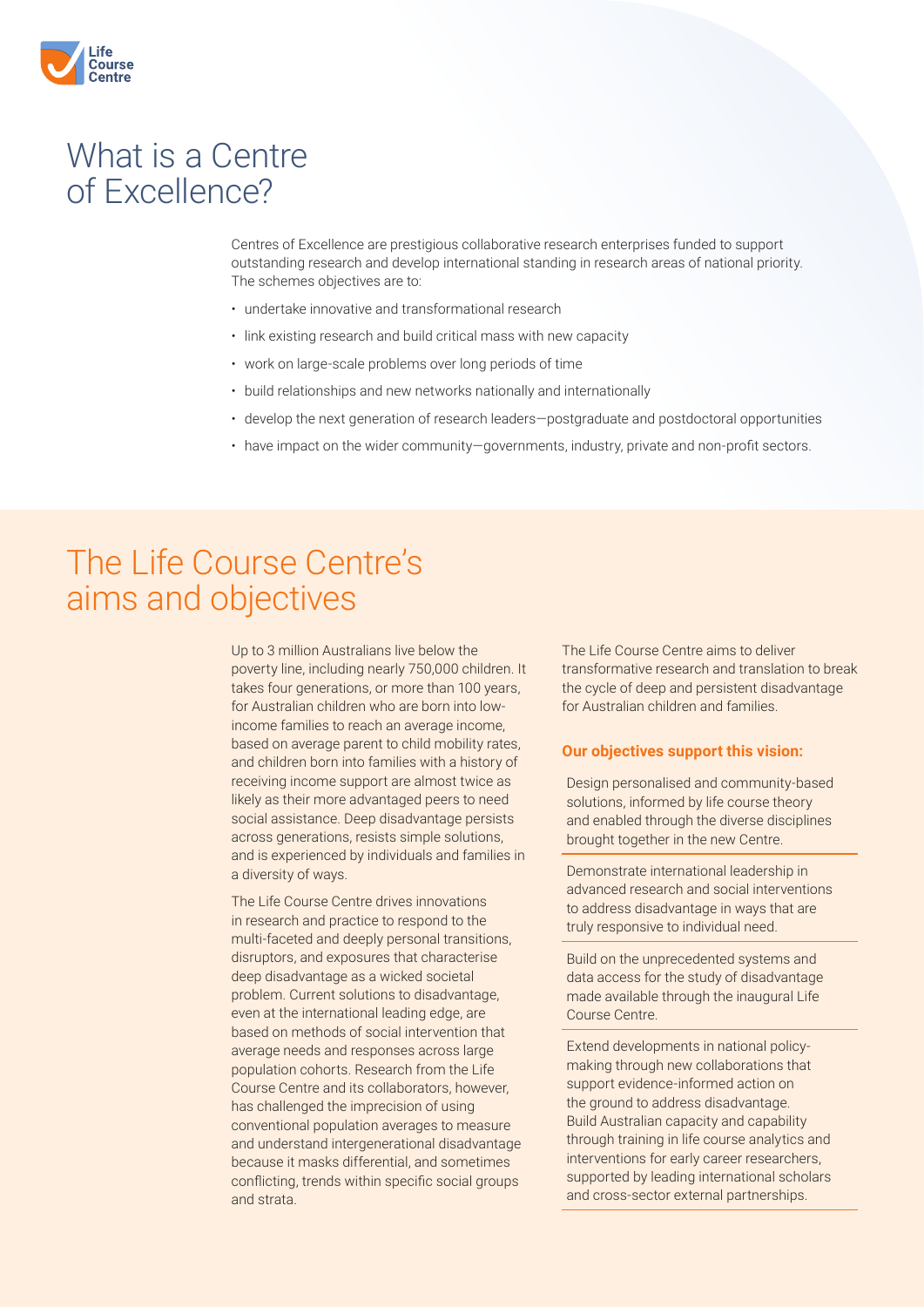

#### What we know

#### **Disadvantage is not random**

**Disadvantage is dynamic**

**Disadvantage is multi-dimensional**

**Disadvantage is cumulative or correlated**

**Disadvantage varies across social groups**

The playing field is not level for all Australian children and families.

# Who is at risk?

**People in single-parent families**

**People who are unemployed**

**People with disabilities**

**People with poor mental health**

**Indigenous Australians**

Risks are elevated for children growing up in disadvantaged households.

## Conceptual framework

Our decision to organise our new program of research into the three program areas of People, Places, and Opportunities responds to the elements that collectively constitute an individual's lived experience at any point in time. These elements contribute to persistent deep disadvantage and are also the core ingredients for improvement. At key life course transitions (e.g. parenthood, marriage), each are malleable to positive and negative disruptors (e.g. financial insecurity, job changes) and exposure to external elements beyond individual control (e.g. neighbourhoods, industry closures).

Through these interrelated programs of work, the Centre tackles a grand challenge in the study of deep and persistent disadvantage: how do we support children and families to exit disadvantage when their community contexts require highly situational responses and their life chances are subject to unequal opportunity structures?



| <b>Experiences</b> | <b>Environment</b> | <b>Education</b>  |
|--------------------|--------------------|-------------------|
| <b>Differences</b> | <b>Context</b>     | <b>Employment</b> |
| People             | <b>Places</b>      | Opportunities     |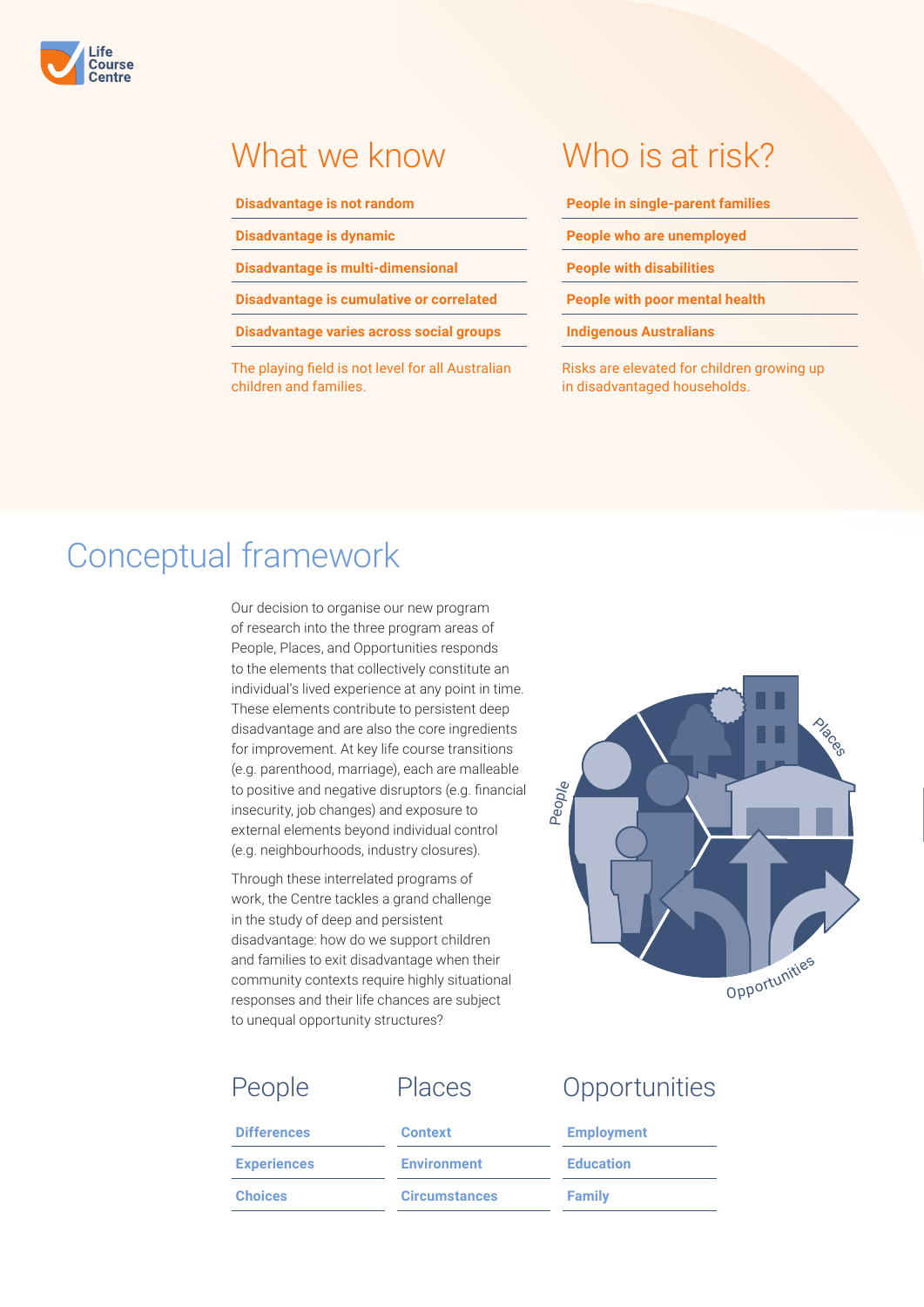## Research program 1 People

- **1.1 Cognitive Science of Disadvantage:**  predicting how the duress of disadvantage affects individual decisions and drives predictable biases.
- **1.2 Financial Choices through the Life Course:** defining financial attitudes and behaviours that are associated with entering and exiting disadvantage.
- **1.3 Social Determinants of Sleep:** interpreting sleep and circadian function as an index of social disadvantage and a driver of inequality in cognitive processing.

Policy solutions that account for psychological and physiological functioning are best placed to make a difference for disadvantaged people. From 2021, we will expand our social science approach, studying the cognitive processing of individuals to determine how they apply their human capabilities in context and how their decision-making processes can be leveraged to ameliorate disadvantage. Contemporary neuroscience has identified that patterns of disadvantage affect neurocognitive pathways, producing distinct characteristics in the behaviours, reactions, and responses of people experiencing disadvantage that differ from others. We will exploit this emerging knowledge to investigate the decision-making of people in disadvantaged circumstances.

### Research program 2 Places

- **2.1 Community Readiness and Resistance:**  determining the requisite place-based conditions to implement effective personalised approaches to disadvantage.
- **2.2 Suburb Support for Child and Family**  Development: identifying the optimal environmental conditions to support development outcomes for vulnerable children and families.
- **2.3 Local Service Integration Experiences:**  designing community-specific coordination strategies for responsive social support services in disadvantaged communities.

## Research program 3 Opportunities

- **3.1 Longitudinal Study of Life Opportunities:** the long-term outcomes and broad-based effects of innovative social interventions that are being funded by the Commonwealth Government, working in collaboration with the Life Course Centre's foundation partner, the Australian Government Department of Social Services.
- **3.2 Education Investments:** customised community-driven and personalised approaches to increase access to educational opportunities, targeting children and young people experiencing disadvantage.
- **3.3 Enduring Family Factors:** analyses of linked administrative data to uncover what works to improve life outcomes for women, men, and children in fragile families.

Situational decision-making overrides the deliberative processes of individuals in many contexts, meaning that the community dynamics of disadvantage need to be deeply understood in order to advance the enabling conditions for social solutions to be effective. The spatial concentration of disadvantage has increased in Australia over the past two decades, with nine localities in three states classified as among the most disadvantaged areas in Australia since 1999. Government and non government agencies increasingly emphasise place-based approaches to address this concentrated inequality, yet find the entrenched and inherited nature of disadvantage in these complex communities resists solutions proven elsewhere.

We will focus on generating transformational knowledge about communities experiencing disadvantage, including defining when place-based approaches should be used to disrupt disadvantage, how they can best be applied, and what conditions are required to enable spatially targeted approaches to flourish. Effective place-based approaches have the potential to shift whole communities out of long-term disadvantage and change the institutional and community conditions that make place-based disadvantage so intractable.

Public policy often focuses on individual risks and capabilities that are thought to produce poorer outcomes for families and children without interrogating the opportunity structures in which they develop and act. Conversely, wellbeing can be diminished and deep disadvantage is exacerbated if structural or behavioural barriers impede people's access to opportunities. Access to opportunity refers to the ability to exploit factors such as education and employment that provide pathways out of disadvantage; it also considers how personal, family, and community capabilities may be mismatched to the available opportunities or supports.

We will advance an analysis of structural access to opportunities, identifying and enhancing measures of structural access and examining changes in the opportunity structures in Australia that impact disadvantage in both adverse and positive ways. Our research will pinpoint the hurdles in existing opportunity structures, using longitudinal analysis and machine learning to identify structures and their features, to understand obstacles that hinder families and children from accessing seemingly available opportunities, and to inform solutions to address these bottlenecks.